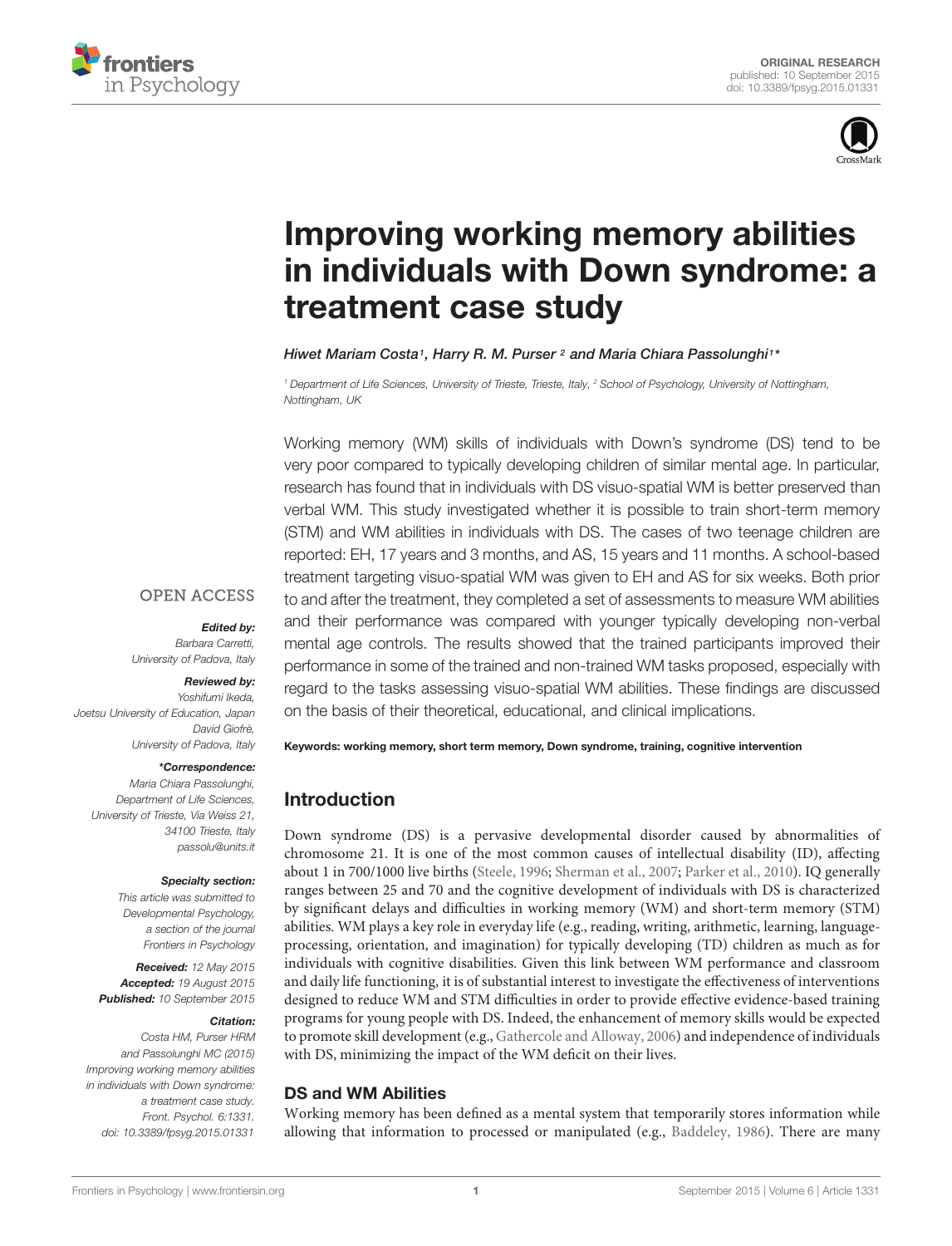different models of the structure of WM, but the investigation of WM abilities in DS has been largely conducted within the framework of the multi-component model of WM initially proposed by [Baddeley and Hitch](#page-10-2) [\(1974](#page-10-2); see also [Baddeley, 1986](#page-10-1), [2000](#page-10-3)). This model is composed of three main components. Two of these are the phonological loop and visual-spatial sketchpad, which are modality-specific systems dedicated to the passive storage of verbal and visuo-spatial information, respectively. The central executive, which in contrast is domain-general, controls the transfer of information to and from the two slave systems and it has been associated with a broad range of processing functions, such as inhibiting irrelevant information, shifting attention, and updating information. WM is considered an active system, involving both storage and processing, whereas STM involves only storage and no processing, as required in forward span tasks [\(Cornoldi and Vecchi, 2003](#page-10-4); [Swanson and Beebe-Frankenberger](#page-11-3), [2004](#page-11-3)).

Working memory in DS has been investigated using a range of experimental approaches, providing substantial evidence of a dissociation [between verbal and visuo-spatial abilities \(](#page-10-5)Jarrold and Baddeley, [1997](#page-10-5); [Laws](#page-11-4), [2002](#page-11-4); [Brock and Jarrold](#page-10-6), [2005](#page-10-6)). Compared with children with ID or younger TD children matched for mental age, it has been found that there is a large deficit for those with DS in [several](#page-10-7) [verbal](#page-10-7) [STM](#page-10-7) [measures](#page-10-7) [\(](#page-10-7)Kay-Raining Bird and Chapman, [1994;](#page-10-7) [Buckley et al., 1995;](#page-10-8) [Laws](#page-11-5), [1998](#page-11-5); [Jarrold et al., 1999](#page-10-9)). The current best explanation for the deficit in the phonological loop component of WM in individuals with DS is that they have a problem in storage itself, rather than in the encoding or rehearsal of information [\(Jarrold et al.](#page-10-10), [2002](#page-10-10); [Purser and Jarrold](#page-11-6), [2005;](#page-11-6) [Baddeley and Jarrold, 2007](#page-10-11)) Within [Baddeley'](#page-10-1)s [\(1986\)](#page-10-1) WM framework, DS seems to be associated with a [reduction in phonological store capacity \(](#page-10-11)Baddeley and Jarrold, [2007\)](#page-10-11).

On the other hand, the visuo-spatial sketchpad abilities of individuals with DS are found to be in line with what one would expect [given individuals' general level of ability \(](#page-10-5)Jarrold and Baddeley, [1997](#page-10-5); [Baddeley and Jarrold](#page-10-11)[,](#page-11-7) [2007](#page-10-11)[;](#page-11-7) Lanfranchi et al., [2012](#page-11-7)). Compared to TD children of the same mental age, [DS](#page-11-8) [children](#page-11-8) [obtain](#page-11-8) [largely](#page-11-8) [equivalent](#page-11-8) [scores](#page-11-8) [\(](#page-11-8)Lanfranchi et al., [2004](#page-11-8)). However, some studies showed that even if visuospatial STM was less impaired in DS than verbal STM, some differences emerged when the visuo-spatial component of WM was broken down into separate spatial and visual components [\(Ellis et al., 1989](#page-10-12); [Laws, 2002\)](#page-11-4). Indeed, individuals with DS appear to show an unimpaired spatial memory (e.g., memory of spatial positions), but an impaired visual memory (memory of objects and their visual properties, such as colors, surfaces, etc.). Although visuo-spatial STM abilities seem to be better preserved if compared with phonological STM abilities, it is important to remember that both verbal and visuo-spatial WM skills are usually impaired if compared to chronological age-matched individuals [\(Kay-Raining Bird and Chapman](#page-10-7), [1994](#page-10-7)).

The studies that examined the central executive component of WM suggested that there is a central executive limitation in DS. Children with DS have difficulties with executive load WM on both verbal and visuo-spatial measures, compared to mental age

matched TD children (e.g., [Lanfranchi et al.](#page-11-8), [2004\)](#page-11-8). In particular, the results of a recent study of [Lanfranchi et al.](#page-11-7) [\(2012\)](#page-11-7) suggest that individuals with DS have a general executive deficit resulting in disproportionate deficits when two tasks are coordinated. These results are consistent with those of previous studies that also demonstrated such executive deficits in individuals with DS [\(Rowe et al., 2006;](#page-11-9) [Lanfranchi et al., 2010\)](#page-11-10) in addition to general difficulties in performing a variety of dual tasks [\(Lanfranchi et al.](#page-11-8), [2004\)](#page-11-8).

# WM and Learning

A variety of studies have found that both verbal and visuospatial WM are strongly associated with a range of measures of learning [\(Gathercole and Baddeley, 1993](#page-10-13); [Jarvis and Gathercole,](#page-10-14) [2003;](#page-10-14) [Gathercole and Alloway, 2006](#page-10-0)). Moreover, WM deficits are characteristic of children with learning difficulties both in literacy and in mathematics [\(Passolunghi and Siegel](#page-11-11), [2001](#page-11-11); [Geary et al.](#page-10-15), [2004;](#page-10-15) [Pickering](#page-11-12), [2006](#page-11-12); [Schuchardt et al.](#page-11-13), [2008\)](#page-11-13). Compared to WM abilities, STM skills are much more weakly associated with general academic attainment [\(Gathercole and Alloway](#page-10-0), [2006\)](#page-10-0). However, verbal STM skills are linked to reading progress and an accurate phonological representation within STM is required for [new word learning](#page-10-16) [\(Service and Kohonen](#page-11-14)[,](#page-10-16) [1995](#page-11-14)[;](#page-10-16) Gathercole et al., [1997;](#page-10-16) [Jarrold et al., 2009](#page-10-17)).

In the field of ID, some studies have suggested that the learning difficulties associated with DS might be underlain by difficulties in WM and STM. DS is characterized by generalized difficulties in performing number and calculation tasks [\(Marotta et al., 2006\)](#page-11-15). In particular, individuals with DS exhibit several mathematical difficulties compared to TD individuals [\(Brigstocke et al., 2008\)](#page-10-18). They obtain lower scores in a wide range of tests assessing basic mathematical knowledge, arithmetic abilities, and counting skills [\(Buckley and Sacks](#page-10-19), [1986;](#page-10-19) [Carr](#page-10-20), [1988;](#page-10-20) [Porter](#page-11-16), [1999](#page-11-16)). Recently it has been suggested that visual WM memory difficulties in DS could lead to deficits in some early numerical abilities that are thought to be foundational to mathematical learning [\(Sella et al.](#page-11-17), [2013\)](#page-11-17).

On the other hand, weak verbal WM and STM abilities make processing verbal information and learning from listening difficult for children with DS. Indeed, the marked phonological STM deficit seems to underlie the characteristic profile of language difficulties seen in individuals with DS (e.g., deficits in phonology, speech intelligibility, language production, syntax, reading; [Dodd and Thompson](#page-10-21), [2001](#page-10-21); [Byrne et al., 2002](#page-10-22); [Lanfranchi et al.](#page-11-18), [2009\)](#page-11-18).

# WM Intervention

The results described above provide evidence that DS is characterized by significant delays and difficulties in WM and STM abilities that are associated with general learning disabilities and language impairment. Therefore, it is clearly of some importance to investigate the effectiveness of interventions designed to reduce the WM and STM difficulties, in order to provide effective evidence-based training programs for children with DS. However, WM has traditionally been considered a genetically fixed cognitive ability [\(Kremen et al.](#page-11-19), [2007](#page-11-19)). Therefore, it was not considered possible to enhance WM skills by acting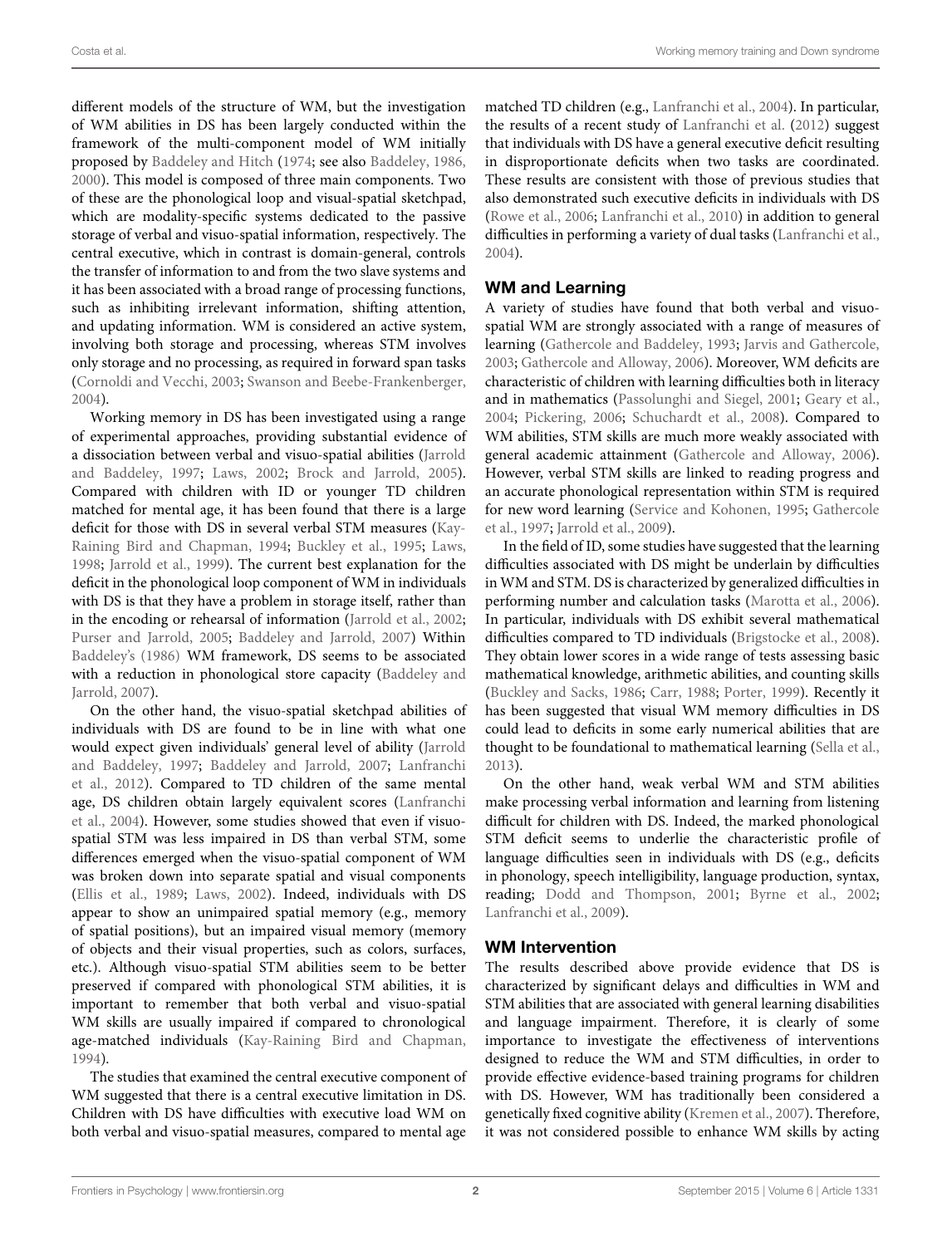on an individual's environmental experiences and opportunities. Recently, a growing set of studies with TD children and adults have shown that WM skills can be improved through training demonstrating that considerable cerebral plasticity exists and that WM capacity may potentially be improved [\(Olesen et al.,](#page-11-20) [2004](#page-11-20); [Thorell et al., 2009\)](#page-11-21). Some studies have even shown a trans[fer effect of WM training on school-related skills \(](#page-10-23)Holmes et al., [2009](#page-10-23); [St Clair-Thompson et al.](#page-11-22), [2010;](#page-11-22) [Alloway et al.,](#page-10-24) [2013](#page-10-24); [Passolunghi and Costa](#page-11-23), [2014](#page-11-23)). However, the debate is still open and some authors questioned the effectiveness of WM training, arguing that there is currently too little evidence to conclude that such training generalizes to other cognitive skills [\(Melby-Lervåg and Hulme, 2013;](#page-11-24) [Redick et al., 2015\)](#page-11-25). Moreover, it has been emphasized that many studies that have examined the effect of WM training have not always applied adequate methodological criteria (e.g., no-contact control groups, single measures of cognitive constructs, inconsistent use of valid WM tasks, subjective measurement of change; [Shipstead et al.](#page-11-26), [2010,](#page-11-26) [2012](#page-11-27)).

Given that the WM system is important for language learning, intervention studies designed to target the memory difficulties associated with DS have typically focused on improving verbal STM skills, generally by training children to use rehearsal strategies [\(Broadley and MacDonald](#page-10-25), [1993;](#page-10-25) [Laws et al.](#page-11-28), [1996\)](#page-11-28). These studies have focused on improving the ability to repeat items in the correct order. Training in an overt cumulative rehearsal strategy has been shown to improve recall in groups with DS: such training involves the rehearsal, spoken aloud, of increasing amounts of information over the course of an STM task [\(Broadley and MacDonald,](#page-10-25) [1993](#page-10-25); [Comblain, 1994](#page-10-26); [Laws et al., 1996](#page-11-28)). Some of the studies dealing with rehearsal training used picture supports (children used visual processing to aid their memory span), with mixed findings for auditory span measures but clear improveme[nts for measures of visual span \(](#page-10-25)Broadley and MacDonald, [1993;](#page-10-25) [Laws et al., 1996\)](#page-11-28). A further study [\(Comblain,](#page-10-26) [1994](#page-10-26)) found a clear improvement in auditory memory span, beginning with picture supports, but phasing them out over the course of the task, ending in auditory-only training. Using a somewhat different approach [Conners et al.](#page-10-27) [\(2008](#page-10-27)) used purely auditory rehearsal training and the results showed verbal span improvements.

To our knowledge, [Bennett et al.](#page-10-28) [\(2013](#page-10-28)) is the only study to have investigated the effects of visuo-spatial training in DS children. This training consisted of seven computerized STM and WM games: four of them involved only the storage of visual information, two of them involved both manipulating and storing visual information, and one incorporated the storage of information in both modalities. Results showed that performance on trained and non-trained visuo-spatial STM tasks was significantly enhanced for children in the intervention group and this improvement was sustained four months later. However, they failed to find any transfer effect of the training either to visuo-spatial WM or verbal STM and WM skills. Despite this lack of transfer, these results suggest that training the visuospatial component of WM in a school setting may be possible for children with DS.

# The Present Study

The aim of the current study was to evaluate the efficacy of a school-based visuo-spatial WM training on STM and WM skills for two individuals with DS. Previous studies of memory training for individuals with DS have focused on the enhancement of verbal STM abilities by teaching rehearsal strategies, with positive results [\(Broadley and MacDonald](#page-10-25), [1993](#page-10-25); [Comblain](#page-10-26), [1994](#page-10-26); [Laws et al., 1996](#page-11-28)). Only one study has used WM training that taps both STM and WM skills [\(Bennett et al.](#page-10-28), [2013](#page-10-28)), in which a positive effect was found of training on visuospatial STM abilities (passive recall of information) but not on visuo-spatial WM abilities. However, several studies have demonstrated the effectiveness of WM training in both TD children and children with intellectual disabilities [\(Thorell et al.](#page-11-21), [2009](#page-11-21); [St Clair-Thompson et al., 2010;](#page-11-22) [Van der Molen et al.](#page-11-29), [2010](#page-11-29)). Therefore, it was expected that the training, targeting visuo-spatial STM abilities (simple recall of information) and visuo-spatial WM abilities (ability to both simultaneously process and store information) would improve visuo-spatial WM and STM abilities. Moreover, it was expected that our training should improve not only the visuo-spatial component of WM, but also produce a transfer effect on the verbal component of WM. This hypothesis is in line with previous studies dealing with WM training in TD children and individuals with ID [\(Thorell et al.](#page-11-21), [2009](#page-11-21); [Van der Molen et al.](#page-11-29), [2010\)](#page-11-29).

# Materials and Methods

# **Participants**

# AS Case Report

AS is a boy with DS aged 15;11 at the time of the investigation. AS was selected from a database of participants, following ongoing consent after recruitment for previous research studies by one of the authors (Harry R. M. Purser). After consent was provided by the schools, and prior to testing, parental consent was obtained. AS lives with his parents and attends a special secondary school for children with severe or moderate learning disabilities. AS was not on any medication at the time of the investigation. He received a diagnosis of DS 2 h after birth (confirmed trisomy 21, without mosaicism). He was born by cesarean section and his birth weight was 1.81 kg. AS has salivary gland malfunction and was hospitalized at 3 years old in order to receive surgical operation for the correction of umbilical hernia. Developmentally, sitting was normal at 0;7, though walking was late at 2;5. AS spoke his first words at 0;8 and did not start putting 2–3 words together until around 4–5 years. He received a diagnosis of dyspraxia at 5 years old and currently has some speech problems: he speaks in short, simplified sentences. AS attended a mainstream school from 2;6 to 12;0 when he moved to a school for children with learning disabilities. Before entering primary school, he never received any type of special education service or preschool support. AS was reported to enjoy school. He has problems with writing, but his general academic achievement is in line with what would be expected given his intellectual level. He was reported to be well behaved at school, and to have good relationships with both adults and peers. AS was also reported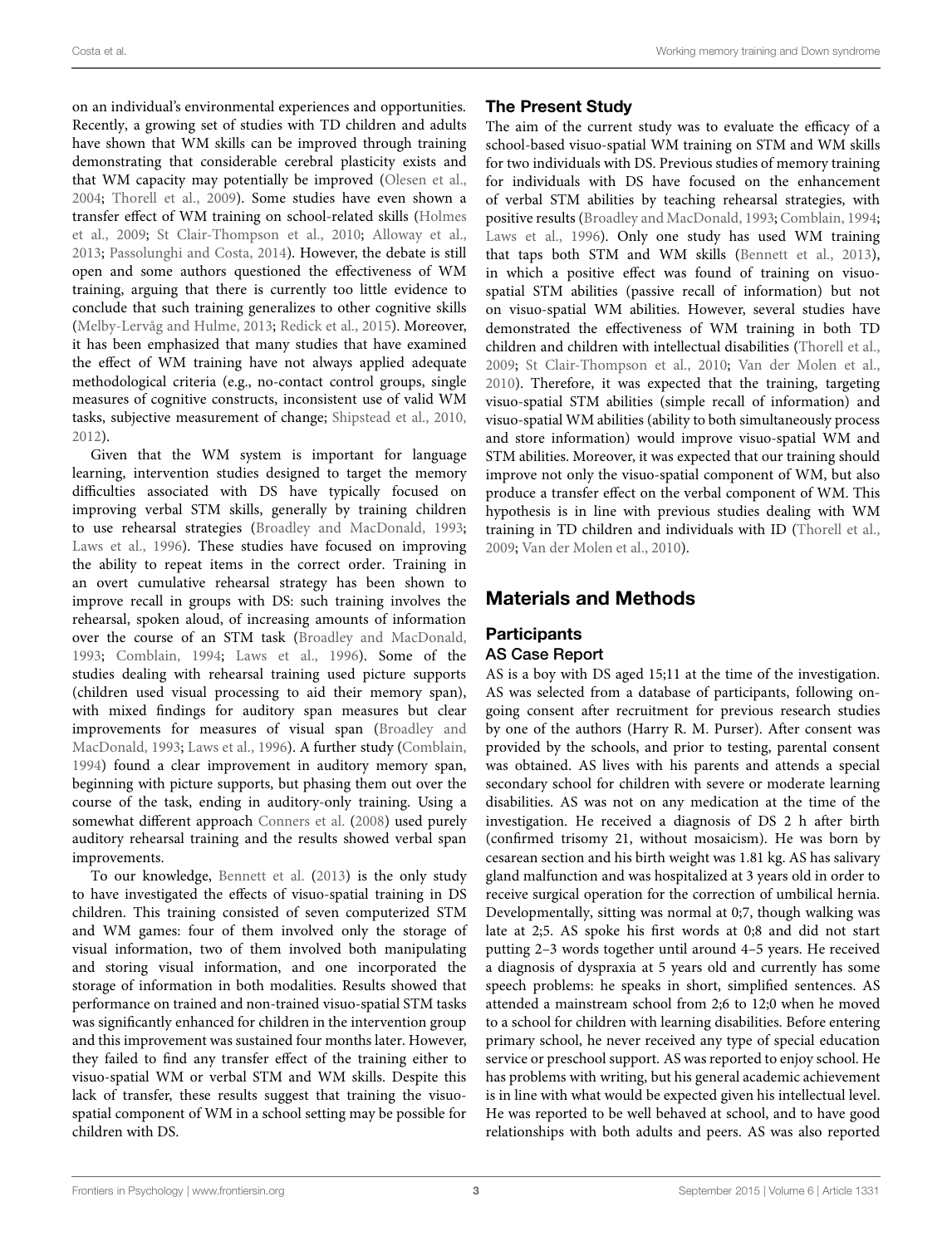to enjoy sports, in particular swimming. Additionally, he enjoyed 2 years work experience in a garden center.

Non-verbal Intelligence was assessed at time of testing using Raven's Colored Progressive Matrices (RCPM; [Raven et al., 1998](#page-11-30)). AS's RCPM raw score was 16, and his non-verbal mental age was 7. AS was also assessed on the British Picture Vocabulary Scale III (BPVS; [Dunn et al.](#page-10-29), [2009](#page-10-29)), a measure of receptive vocabulary. AS BPVS raw score was 96, his vocabulary mental age was 6 years and 5 months.

# EH Case Report

EH is a girl with DS aged 17;3 at the time of the investigation. Selection and consent were via the procedures described for AS. EH lives with her parents and attends a special secondary school for children with severe or moderate learning disabilities. EH was not on any medication at the time of the investigation except for hay fever tablets. She received a diagnosis of DS immediately after birth (confirmed trisomy 21, without mosaicism). She was born naturally and birth weight was 2.72 kg.

Developmental milestones were reportedly delayed: she started sitting at 0;10 and walking at 2;5. EH spoke her first words at 0;7 and did not start putting 2–3 words together until she was 3;0. Currently EH was not reported to have any speech problem. EH attended a mainstream school until 11;0 when she moved to a school for children with learning disabilities. Prior to entering primary school she never received any type of special education service or preschool support. She was reported to enjoy school with normal reading, spelling and arithmetic skills. EH was also reported to be well behaved at school, even if sometimes she does not want to do her homework. She gets on well both with both adults and peers. EH was reported to enjoy music and dance.

Non-verbal Intelligence was assessed at time of testing using RCPM [\(Raven et al.](#page-11-30), [1998](#page-11-30)). EH's RCPM raw score was 19, and her non-verbal mental age was 8. EH was also assessed on the BPVS III [\(Dunn et al., 2009\)](#page-10-29), a measure of receptive vocabulary. AS BPVS raw score was 101, her vocabulary mental age was 7 years.

# TD Control Group

The TD group was comprised of children randomly selected on the basis of date of birth from a mainstream primary school. Both school and parental consent were obtained prior to testing. The WM training used in this study targeted visuo-spatial WM, and AS and EH were therefore matched to TD controls on the basis of non-verbal intelligence assessed with the RCPM test. Given that the RCPM test is commonly used to estimate of IQ [\(Belacchi et al., 2010;](#page-10-30) [Lanfranchi and Carretti](#page-11-31)[,](#page-11-32) [2012](#page-11-31)[;](#page-11-32) Kolkman et al., [2013](#page-11-32); [Xenidou-Dervou et al., 2014\)](#page-11-33), this matching criteria ensured that performance differences prior and after the training were not due to any general intelligence differences. Children with a RCPM score below 15 and greater than 21 were excluded to ensure that AS and EH were compared to children with a comparable non-verbal intelligence. Children with statements of special educational need (as identified by local educational services) were excluded. There were 17 TD children (eight boys and nine girls) in the TD group. The mean age was 6 years, 1 (SD 0 years, 7 months), with a range of 5 years 7 months to 7 years 0 month.

# Procedure

Participants were individually tested at school in two sessions separated by approximately 1 week. Testing sessions lasted approximately 30 min. For matching purposes, the participants with DS completed their testing session first. Then, based on the score reached at the RCPM test, the 17 TD children were selected and they completed their testing sessions.

The WM training undertaken by the participants with DS included eight of paper-and-pencil tasks that were designed to improve visuo-spatial WM abilities. Over six successive weeks, AS and EH participated in 12 training sessions (twice weekly). In each session, two games were played. Training duration was 40 min per session. After the training, AS and EH's WM abilities were assessed again. In all the assessment tasks the child was given an example of how to perform the trial before to start. Only when the child understood the instructions the task was recorded.

### **Assessments** Visuo-Spatial STM

Pathway recall [\(Lanfranchi et al.](#page-11-8), [2004\)](#page-11-8). The child was shown a path taken by a small toy frog on a  $3 \times 3$  or  $4 \times 4$  grind. The child had to recall the pathway immediately after presentation by moving the frog from square to square, reproducing the experimenter's moves. The task is composed of eight trials and had four levels of difficulty, depending on the number of steps in the frog's path and dimensions of the chessboard ( $3 \times 3$  in the first level with two steps and  $4 \times 4$  in the other levels, with two, three, and four steps, respectively). Two trials for each difficulty level were presented. A score of 1 was given for every trial performed correctly. The minimum score was 0 and the maximum was 8.

# Visuo-Spatial WM

Pathway recall backward [\(Lanfranchi et al., 2004](#page-11-8)). The child was shown a path taken by a small toy frog on a  $3 \times 3$  or  $4 \times 4$ grind, in the same way as the pathway recall task. The child had to remember the path in the reverse order. There were four levels of difficulty, depending on the number of steps in the frog's path and the size of the chessboard ( $3 \times 3$  in the first and second levels, and  $4 \times 4$  in the other levels). Two trials for each difficulty level were presented. A score of 1 was given for every trial performed correctly. The minimum score was 0 and the maximum was 8. Selective pathways task [\(Lanfranchi et al., 2004](#page-11-8)). The child was shown one or two small toy frog's paths taken by the frog on a  $4 \times 4$  grind, as in earlier tasks. The child had to remember the frog's starting position(s). The task had four different levels of difficulty, depending on the number of pathways and the number of steps in each pathway. There were two trials for each difficulty level. At levels one and two, respectively, one pathway with two steps and one with three steps was presented. At levels three and four, two pathways of two and three steps, respectively, were presented. A score of 1 was given for every trial performed correctly. The minimum score was 0 and the maximum was 8. Visuo-spatial dual task [\(Lanfranchi et al.](#page-11-8), [2004](#page-11-8)). The child had to remember the frog's starting position on a path on a  $4 \times 4$  grind, in which one of the 16 cells was red. The child also had to tap on the table when the frog jumped onto the red square. The task had four different levels of difficulty, depending on the number of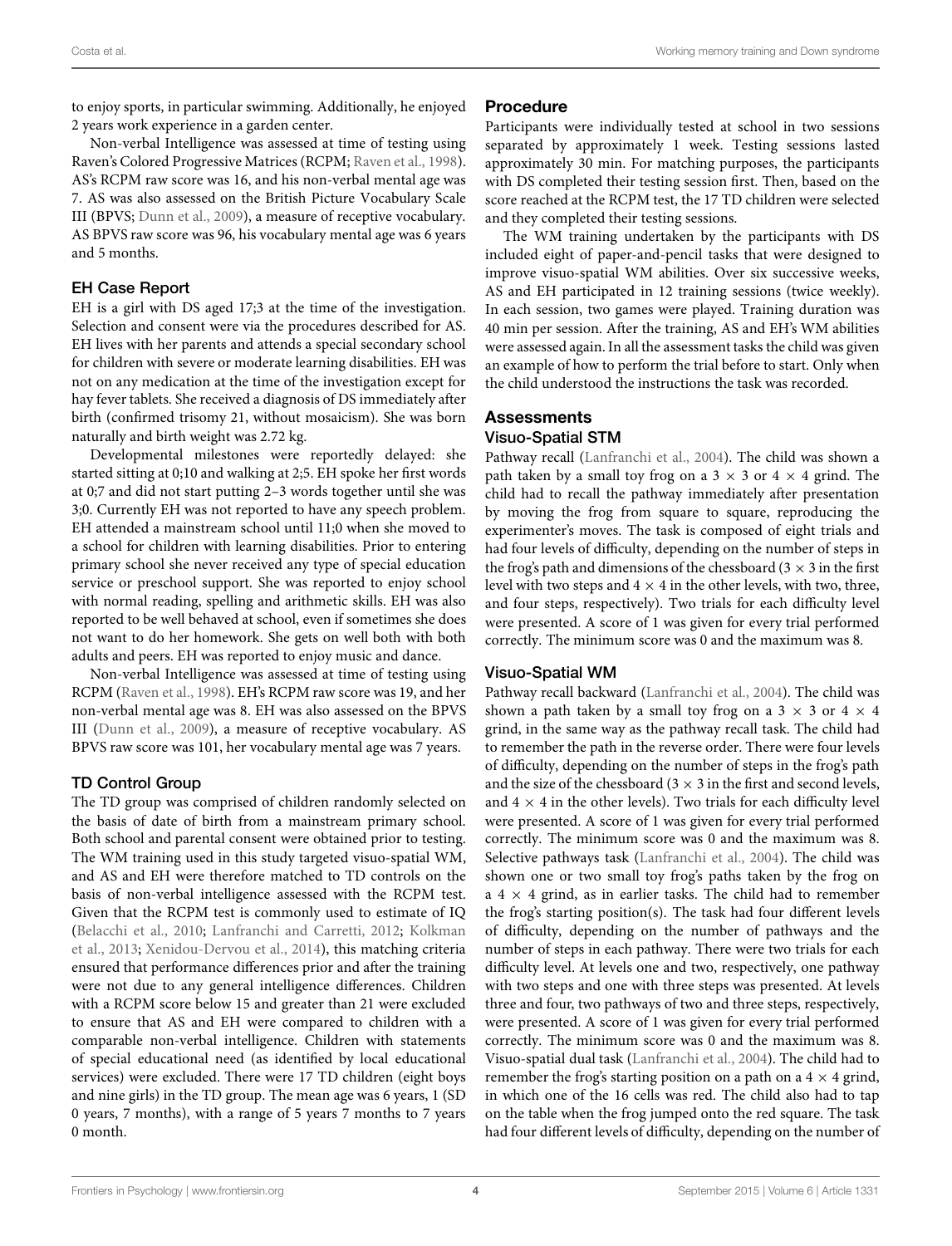steps in the path (i.e., two, three, four, and five steps, respectively). Two trials for each difficulty level were presented. The score of 1 was given for every trial performed correctly, with the child both remembering the first position of the pathway and performing the tapping task. Otherwise, a score of 0 was given. The minimum score was 0 and the maximum score was 8.

#### Verbal STM

Forward word recall [\(Lanfranchi et al.](#page-11-8), [2004](#page-11-8)). In this task lists of two to five words were presented to the child, who was required to repeat the list immediately and in the same order of presentation. Two trials for each difficulty level were presented. A score of 1 was given for every trial performed correctly. The minimum score was 0 and the maximum was 8.

#### Verbal WM

Backward word recall [\(Lanfranchi et al., 2004](#page-11-8)). Lists of two to five words were presented, and the child was asked to repeat each list in reverse order immediately after presentation. Two trials for each difficulty level were presented. A score of 1 was given for every trial performed correctly. The minimum score was 0 and the maximum was 8.

Selective word recall [\(Lanfranchi et al.](#page-11-8), [2004](#page-11-8)). One or two lists were presented to the child, who was required to repeat the first word of each list after the presentation of the entire series. There were four difficulty levels, depending on the number of lists (one or two) and the number of words (two or three) in each list. Two trials for each difficulty level were presented. At levels one and two, respectively, one list with two words and one with three words were presented. At levels three and four, two lists with two and three words, respectively, were presented. A score of 1 was given for every trial performed correctly. The minimum score was 0 and the maximum was 8.

Verbal dual task [\(Lanfranchi et al., 2004](#page-11-8)). The child was presented with a list of two to five two-syllable words and was asked to recall the first word on the list and tap on the table when the target word ("ball") was presented. The test is made up by eight trials, two for each of the four difficulty levels. A score of 1 was given for every trial performed correctly, when the initial word of the sequence was remembered correctly at the same time the dual task was performed. Otherwise, a score of 0 was given. The minimum score was 0 and the maximum was 8.

#### Visuo-Spatial WM Training

The visuo-spatial WM training used was an adapted version of a [WM training used in a previous study \(](#page-11-23)Passolunghi and Costa, [2014\)](#page-11-23) and it included different tasks that were designed to enhance visuo-spatial STM and WM abilities. The training was implemented for six weeks, twice weekly, with each session lasting 40 min. The full training program consisted of eight different games grouped into two different categories: four visuospatial WM games, and four visuo-spatial STM games. In each session, two games were played: one mainly focused on the enhancement of visuo-spatial STM, one mainly focused on the enhancement of visuo-spatial WM.

The training was adaptive with the instructor adapting the tasks to the child's performance (e.g., if the child failed to remember three items, on the next occasion the instructor asked for two items and, after a successful repetition of two items, asked for three again). This procedure allows to individualize the intervention by constantly assessing children's performance and adapting the difficulty level of the task, thus maintaining each child in his or her zone of proximal development [\(Vygotsky](#page-11-34), [1978](#page-11-34)). The instructor gave continuous feedback to the children during the training. The children participated in the activity one after the other.

#### Visuo-Spatial STM Games

The first category tapped visuo-spatial STM abilities. These games required the immediate serial recall of visuo-spatial information. For the game "Farmers," a  $1.5 \text{ m} \times 1.5 \text{ m}$  matrix with 25 elements positioned on the floor was used. The instructor presented paths of different lengths on the matrix. Steps were presented at the rate of approximately one step every 2 s. Children had to repeat the steps of the path in the presented order. In the game "Circles" 25 hula hoops were randomly positioned on the floor. The instructor presented paths of different lengths on the circles. Steps were presented at the rate of approximately one step every 2 s. Children had to repeat the steps in the presented order. In the "Game of cards,"  $7 \times 10$  cm cards with pictures (animals, fruit & vegetables, and objects) were presented, one at a time at the rate of a card per second, and the children had to recall the list in the correct order using cards with pictures to respond. In the "Game of numbers"  $7 \times 10$  cm cards with numbers were presented, one at a time at the rate of a card per second, and the children had to recall the list in the correct order using cards with numbers to respond.

#### Visuo-Spatial WM Games

The second category of games tapped visuo-spatial WM abilities. These games required a dual task procedure ("Colors" and "Pairs") or a backward recall ("The farmers backward" and "Game of Cards Back").

For the game "Colors" A 1.5 m  $\times$  1.5 m matrix with 25 colored elements (blue, yellow, red, green, and black) was positioned on the floor. The instructor presented paths of different lengths on the matrix. Children had to name the color of each element during the presentation of the path and then recall the first step of the path after presentation. The game "Pairs" challenged the children to remember the locations of  $7 \times 10$  cm cards with pictures (animals, fruit & vegetables, and objects) placed on a grid. On each turn, a player turns over two cards (one at a time) and keeps them if they match. For the game "Farmers backward," a 1.5 m  $\times$  1.5 m matrix with 25 elements positioned on the floor was used. The instructor presented paths of different lengths on the matrix. Steps were presented at the rate of approximately one step every 2 s. Children had to repeat the steps of the path in the reverse order after presentation. In the "Game of Cards Back," some  $7 \times 10$  cm cards with pictures (animals, fruit & vegetables, and objects) were presented, one at a time at the rate of a card per second, and the children had to recall the list in the reverse order using pictures to respond.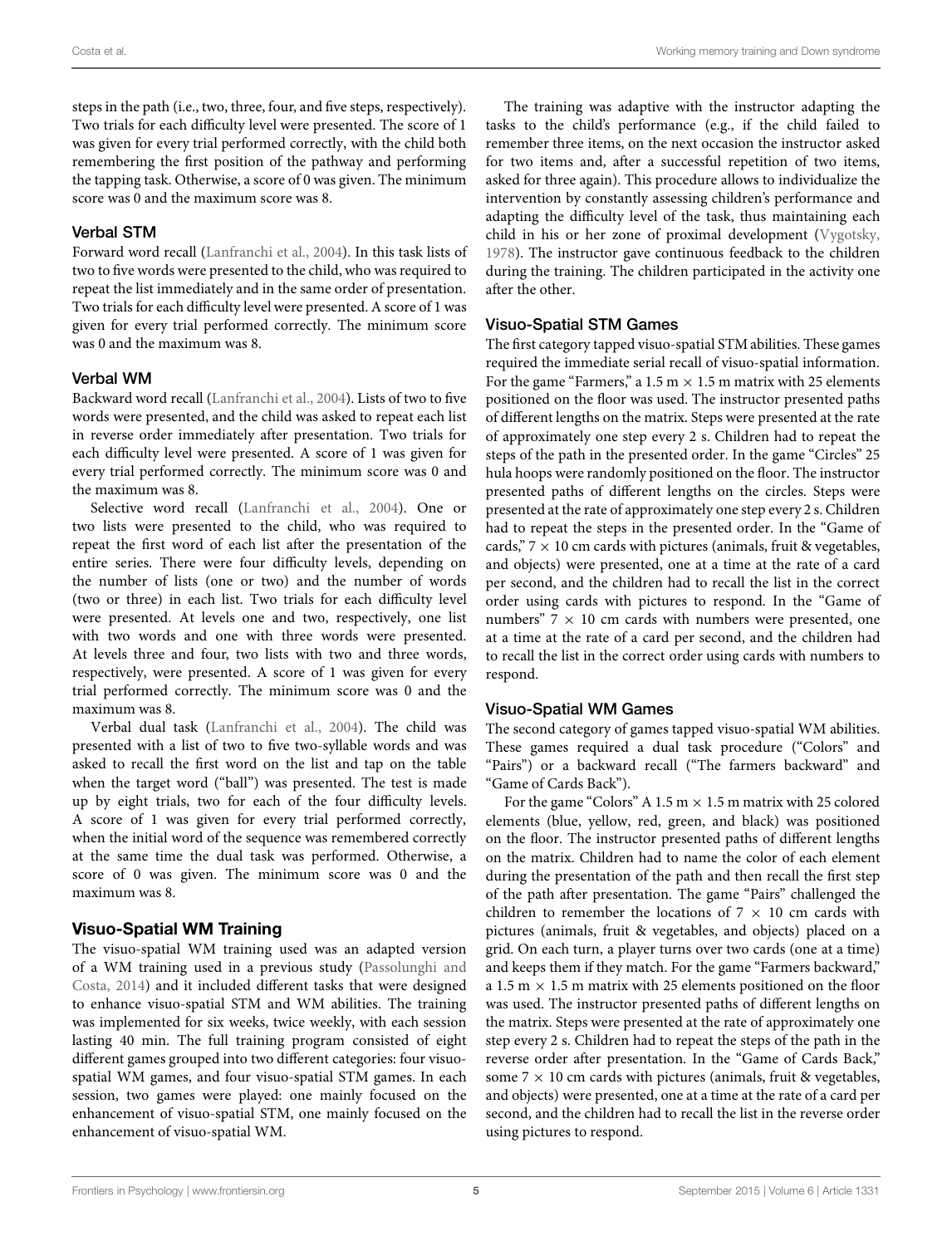### [Analysis](#page-10-31)

Crawford and Howell's [\(1998](#page-10-31)) modified *t*-test was used to test whether the difference between the single cases (AS and EH) and the control sample was statistically different. This method provides both significance tests and a point estimate of the percentage of the population that would obtain a more extreme score (or different score) and an interval estimate (i.e., confidence limits) on this percentage. The effect size  $(z_{cc})$ and 95% confidence interval around the effect size were also calculated using the methods proposed by [Crawford et al.](#page-10-32) [\(2010](#page-10-32)). Analyses were run using the program Singlims\_ES.exe, an upgraded v[ersion of the program Singlims.exe \(](#page-10-33)Crawford and Garthwaite, [2002\)](#page-10-33). It implements classical methods for comparison of a single case's score to scores obtained in a control sample.

In agreement with [Perneger](#page-11-35) [\(1998\)](#page-11-35), Bonferroni adjustments were not applied. If using Bonferroni adjustments for small sample sizes, the interpretation of a finding becomes dependent upon the number of analysis performed so they automatically increase the likelihood of Type II errors and important performance differences may be missed [\(Perneger](#page-11-35), [1998](#page-11-35)).

The focus of the current study was of individuals with DS. It was therefore expected that where performance differed to that of controls would be in the direction of impaired performance and one tailed *t*-test were used for the analysis [\(Crawford et al.](#page-10-34), [2003](#page-10-34)). However, literature shows how the WM memory deficit seems to be limited to the verbal rather than visuo-spatial domain [\(Jarrold and Baddeley, 1997](#page-10-5); [Laws](#page-11-4), [2002](#page-11-4)). Indeed, the visuospatial sketchpad abilities of individuals with DS seems to be in line with what one would expect given individuals' general level of ability. [\(Jarrold and Baddeley](#page-10-5), [1997](#page-10-5); [Baddeley and Jarrold](#page-10-11), [2007](#page-10-11); [Lanfranchi et al.](#page-11-7), [2012\)](#page-11-7). Therefore, for visuo-spatial STM measures two-tailed *t*-tests were used. For all *t*-tests, the 0.05 probability level for significance was used.

# **Results**

Performance prior and after training is reported for EH and AS, two teenagers with DS, in comparison to matched TD controls (**[Table 1](#page-5-0)**). In the first part of this section, results in visuo-spatial STM and WM abilities are reported. In the second part of the section, the results in verbal STM and WM are reported. Both parts are followed by a summary of the main findings (see also **[Figure 1](#page-6-0)**).

# <span id="page-5-0"></span>Visuo-Spatial STM Pathway Recall

EH's *Pathway recall* score did not differ significantly from the TD group either in the pre-test,  $t = 1.67$ ,  $p = 0.11$ , or in the posttest,  $t = 0.93$ ,  $p = 0.37$ . In both sessions her score was higher compared to the mean score of the control TD group and in the pre-test her performance was at ceiling. The estimated percentage of normal population falling below case's score was 94.33% (95% CI: 82.98%; 99.33%) before training and was 81.61% (95% CI: 64.29%; 93.59%) after the training.

|                        |                             | TD group | $n = 17$ |        |                            | 49               |                               |          | 폾                        |                |                          |
|------------------------|-----------------------------|----------|----------|--------|----------------------------|------------------|-------------------------------|----------|--------------------------|----------------|--------------------------|
|                        | Task                        | Mean     | (GS)     | ድ<br>አ | Z <sub>CC</sub> (95% CI)   | Post             | Zcc (95% CI)                  | <u>ድ</u> | Z <sub>CC</sub> (95% CI) | Post           | Z <sub>CC</sub> (95% CI) |
| /erbal measures        | Word span (STM)             | 5.18     | 1.38     |        | $-3.75(-5.12$ to $-2.37)$  |                  | $-0.85(-1.40 to -0.29)$       |          | $-0.85(-1.40 to -0.29)$  |                | $-0.85(-1.40 to -0.29)$  |
|                        | Word span backward          | 3.OO     | 0.87     |        | $-3.45(-4.71 to -2.17)$    |                  | $-3.45(-4.71$ to $-2.17$ )    |          | $0.00 (-0.47 to 0.47)$   |                | 1.14 (0.52 to 1.76)      |
|                        | Selective word recall       | 5.12     | 1.36     |        | $-1.56(-2.26 to -0.83)$    |                  | 0.64 (0.11 to 1.16)           | ∞        | 2.12 (1.24 to 2.98)      |                | 0.65 (0.11 to 1.16)      |
|                        | Verbal dual task            |          | 2.42     |        | $-1.95(-2.76$ to $-1.12$ ) | Å,               | $1.12 (-1.72 to -0.50)$       |          | 0.95(0.36 to 1.51)       |                | $0.12(-0.36 to 0.59)$    |
|                        | Cumulative verbal WM        | 12.82    | 3.34     |        | $-2.94 (-4.05 to -1.82)$   | *∞               | $-1.44$ $(-2.12$ to $-0.75$ ) | e¤       | 1.55(0.83 to 2.25)       | $\frac{10}{1}$ | 0.65(0.12 to 1.17)       |
| /isuo-spatial measures | Pathway recall (STM)        | 5.76     | 1.30     |        | $-2.12(-2.98 to -1.24)$    | ້ ທ              | $-0.58(-1.09 to -0.06)$       | ∞        | 1.72 (0.95 to $2.47$ )   |                | 0.95(0.37 to 1.52)       |
|                        | Pathway recall backward     | 5.47     | 1.23     |        | $-1.19(-1.81 to -0.56)$    |                  | $-1.19(-1.81 to -0.56)$       | 5        | $-0.38(-0.87 to 0.12)$   |                | 1.24 (0.59 to 1.87)      |
|                        | Selective pathways          | 5.06     | 1.75     |        | $-1.18(-1.79 to -0.54)$    |                  | 0.54 (0.02 to 1.04)           |          | $-2.32(-3.24 to -1.38)$  | ã              | 1.68 (0.92 to 2.42)      |
|                        | Visuo-spatial dual task     | 5.47     | 1.70     |        | $-3.22(-4.41 to -2.01)$    |                  | $-0.86(-1.42 to -0.29)$       |          | $-1.45 (-2.13 to -0.75)$ |                | 0.90 (0.32 to 1.46)      |
|                        | Cumulative visuo-spatial WM | 16.00    | 3.28     |        | $-2.74 (-3.79 to -1.68)$   | $\overset{*}{4}$ | $-0.61(-1.12 to -0.08)$       | $\circ$  | $-2.13(-3.00 to -1.25)$  | ្ត្            | 1.83 (1.03 to 2.61)      |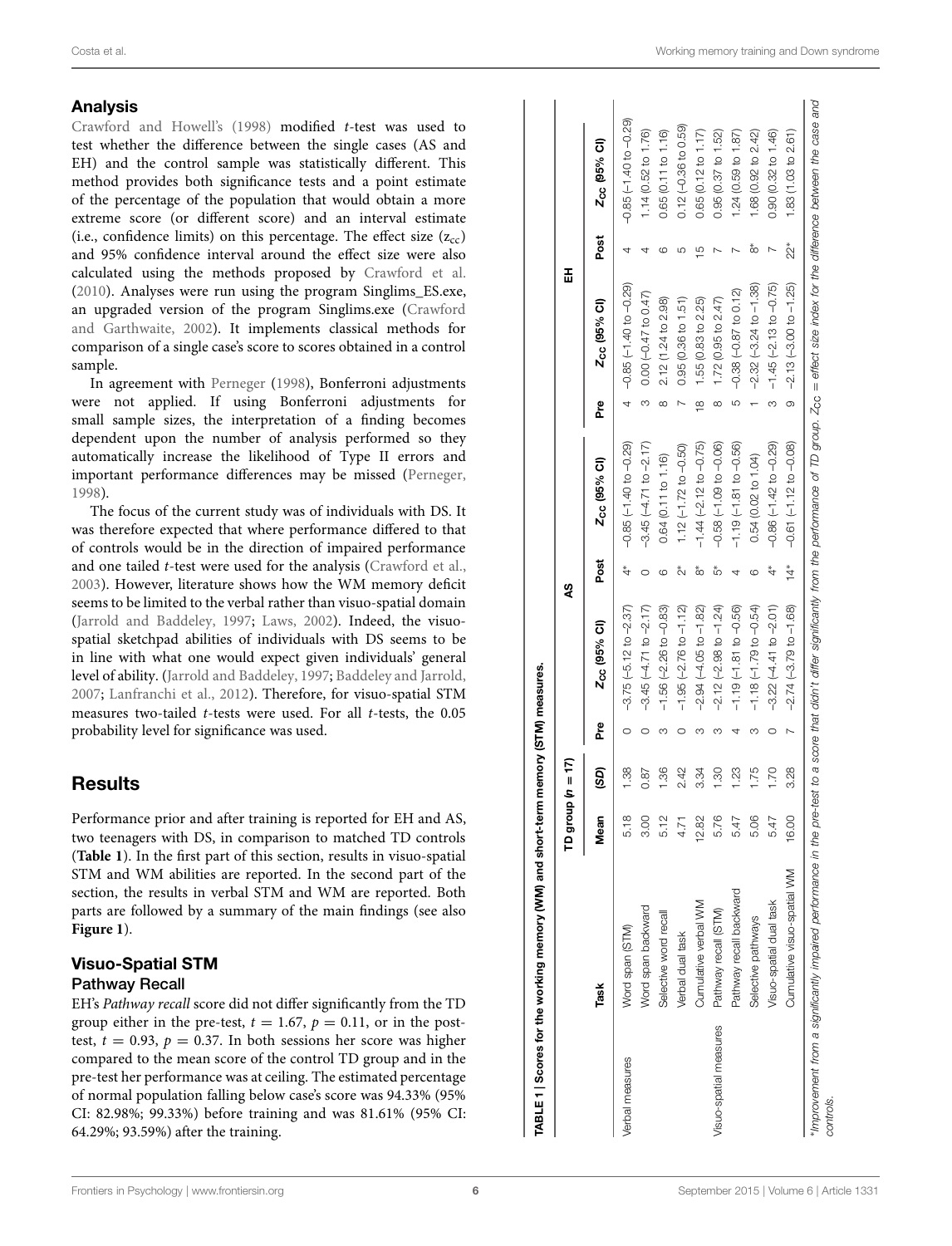

<span id="page-6-0"></span>pre-testing (for EH, AS, and TD group) and post-intervention (for EH and AS). VS STM, Visuo-spatial STM score; VS WM, Cumulative visuo-spatial WM score; VERBAL STM, Verbal STM score; VERBAL WM, Cumulative verbal WM score.

Prior to training, AS recalled significantly fewer paths than the control group,  $t = 2.18$ ,  $p = 0.04$ . After training AS improved in performance on the *Pathway recall* and in the post-test session there was no longer a significant difference from the TD group,  $t = 0.60, p = 0.56$ . The estimated percentage of the normal population falling below the case's score was 2.78% (95% CI: 0.01%; 10.69%) before training and increased up to 28.89% (95% CI: 13.72%; 47.57%) after the training.

# Visuo-Spatial WM

### Pathway Recall Backward

EH's score in *Pathway recall backward* did not differ significantly from the TD group in the pre-test session,  $t = 0.37$ ,  $p = 0.36$ , or the post-test session,  $t = 1.2$ ,  $p = 0.12$ . However, the estimated percentage of the normal population falling below the case's score

increased from 35.76% (95% CI: 19.22%; 54.64%) before training up to 87.79% (95% CI: 72.37%; 96.94%) after the training.

For AS, the score was the same prior and after the training and his performance did not differ significantly from the TD group,  $t = 1.16$ ,  $p = 0.13$ . The estimated percentage of the normal population falling below the case's score was 13.12% (95% CI: 3.49%; 28.90%).

#### Selective Pathways

EH's *Selective pathways* performance in pre-test session was significantly impaired compared to the TD group,  $t = 2.25$ ,  $p = 0.02$ . Her performance improved after the training with a post-test score at ceiling and higher than the mean score of the TD group,  $t = 1.63$ ,  $p = 0.06$ . Strikingly, the estimated percentage of the normal population falling below the case's score was 1.92%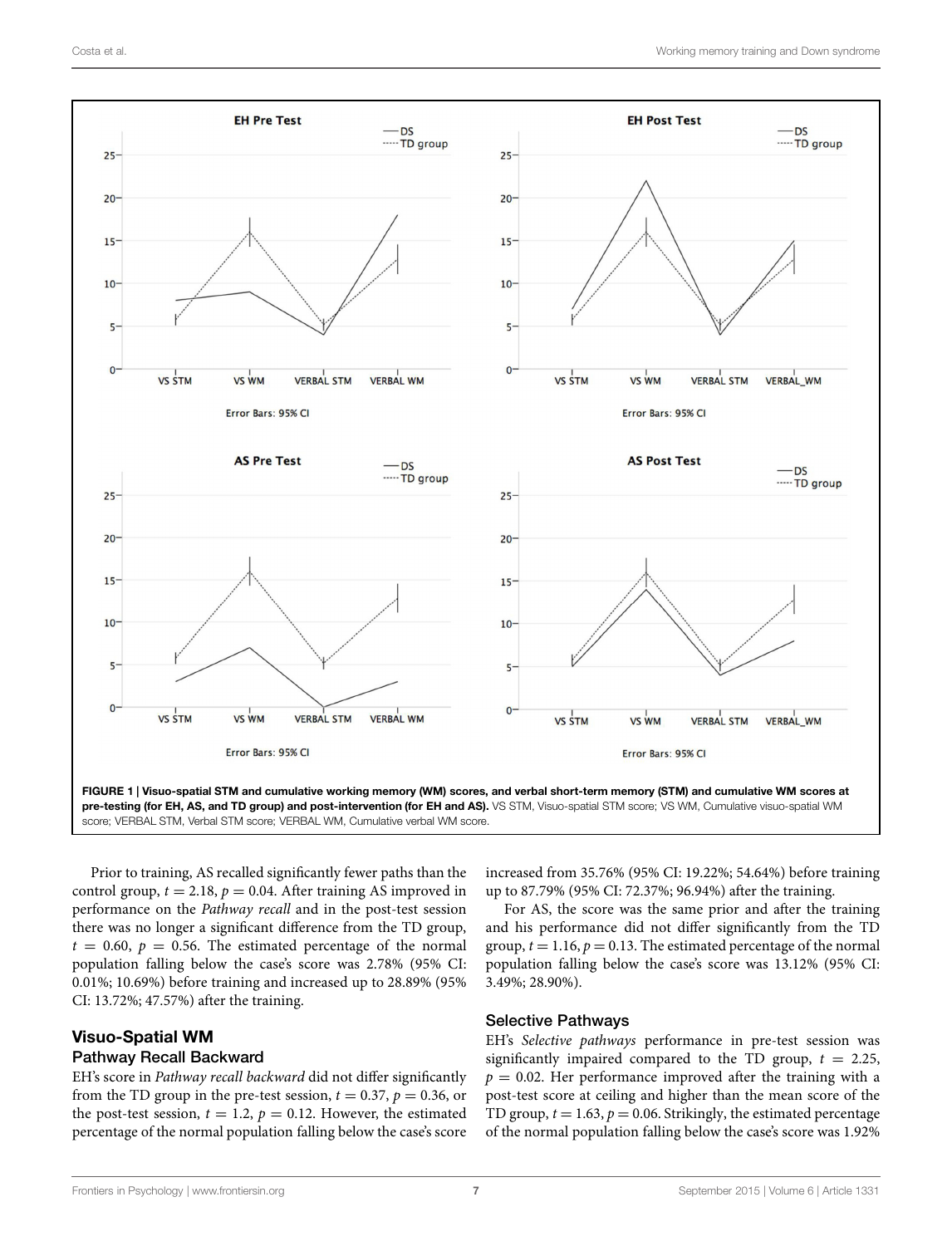in the pre-test (95% CI: 0.06%; 8.3%) and 93.90% (95% CI: 82.17%; 99.22%) in the post-test.

AS's performance did not differ significantly from the TD group in the pre-test session,  $t = 1.14$ ,  $p = 0.13$ , or the posttest session,  $t = 0.52$ ,  $p = 0.30$ . The estimated percentage of the normal population falling below the case's score was 13.47% (95% CI: 3.67%; 29.38%) before training and was 65.56% (95% CI: 50.80%; 85.08%) after the training.

#### Visuo-Spatial Dual Task

In the *Visuo-spatial dual task,* EH's performance did not differ significantly from the TD group in the pre-test session,  $t = 1.41$ ,  $p = 0.09$ , or the post-test session,  $t = 0.87$ ,  $p = 0.20$ . However, the estimated percentage of the normal population falling below the case's score increased from 8.85% in the pretest (95% CI: 1.65%; 22.57%) to 80.26% (95% CI: 62.67%; 92.75%) in the post-test.

AS's*Visuo-spatial dual task* performance in the pre-test session was significantly impaired compared to the TD group,  $t = 3.13$ ,  $p = 0.003$ , since he was not able to perform the double task. After training, AS's score did not differ significantly from the TD group,  $t = 0.84$ ,  $p = 0.21$ . The estimated percentage of the normal population falling below the case's score was 0.32% (95% CI: 0.00%; 2.23%) before training and increased up to 20.65% (95% CI: 7.84%; 38.42%) after the training.

#### Cumulative Visuo-Spatial WM Score

In order to better understand the nature of EH and AS's WM improvements and for data reduction purposes, a *Cumulative visuo-spatial WM score* was created by summing the scores of the *Visuo-spatial dual task*, the *Selective pathways,* and *Pathway recall backward.*

EH's *Visuo-spatial WM cumulative score* prior to training was significantly impaired compared to the TD group,  $t = 2.07$ ,  $p = 0.03$ . After training, EH's performance increased (EH  $= 22$ , control mean  $= 16$ , SD, 3.28) and she obtained a significantly higher score than the TD group,  $t = 1.77$ ,  $p = 0.047$ . The estimated percentage of the normal population falling below the case's score was 2.73% (95% CI: 0.014%; 10.55%) before training. After the training, the results showed that the estimated percentage of the normal population falling below EH's score was 95.28% (95% CI: 84.87%; 99.54%).

AS's *Visuo-spatial WM cumulative* performance in the pretest session was significantly impaired compared to the TD group,  $t = 2.67$ ,  $p = 0.008$ . After the training, there was no longer a significant difference from the TD group,  $t = 0.59$ ,  $p = 0.28$ . The estimated percentage of the normal population falling below the case's score was 0.84% (95% CI: 0.007%; 4.64%) before training and was 28.09% (95% CI: 13.11%; 46.71%) after the training.

#### Summary

EH's performance in visuo-spatial STM, assessed with the pathway recall task was higher compared to the mean score of the control TD group both in the pre-test and post-test. The results did not show an improvement of EH's visuo-spatial STM abilities after training. Her lower performance in the post-test session was probably be due to a regression to the mean effect.

Considering the tasks assessing visuo-spatial WM abilities, in the *Pathway recall backward* and in the *Visuo-spatial dual task* EH performance did not differ significantly from the TD group either in the pre-test or post-test sessions. However, in both tasks there was an improvement of performance after the training, as shown by the increased estimated percentage of the normal population falling below the case's score in the post-test session (from 35.76 to 87.78% for the *Pathway recall backward*; from 16.80 to 72.62% in the *Visuo-spatial dual task).* The third task used in order to assess visuo-spatial WM abilities was the *Selective pathways.* EH's performance in the pre-test session was significantly impaired compared to the control TD group. The results showed that her performance improved after the training and her score did not differ from the TD group.

If one considers the *Visuo-spatial WM cumulative score,* EH's performance prior to training was significantly impaired compared to the control group. The training led to an improvement of overall visuo-spatial WM abilities given that after the training EH obtained a significant higher score in comparison to the TD group.

AS's performance in visuo-spatial STM, assessed with the pathway recall, was significantly impaired compared to the control TD group in the pre-test session. The results showed that his performance improved after the training when the score did not differ from the TD group.

Considering the tasks assessing visuo-spatial WM abilities, AS's *Pathway recall backward* performance prior to training did not differ significantly from the TD group. Results showed no improvements in the post-test session. In the *Selective pathways* AS's performance did not differ significantly from the TD group either in the pre-test or post-test session. However, there was an improvement of performance after the training as shown by the increased estimated percentage of the normal population falling below the case's score in the post-test session (from 13.47 to 65.56%). Regarding the *Visuo-spatial dual task*, AS showed impaired performance in the pre-test session. The performance improved after the training, with no more significant difference from the average scores obtained by the TD group.

If one considers the *Visuo-spatial WM cumulative score,* AS's performance prior to training was significantly impaired compared to the control group. The training led to an improvement of overall visuo-spatial WM abilities, given that after the training there was no longer a significant difference from the TD group.

#### Verbal STM

#### Word Span

For EH, *word span* score was the same prior and after the training and her performance did not differ significantly from the TD group,  $t = 0.83$ ,  $p = 0.21$ . The estimated percentage of normal population falling below case's score was 20.91% (95% CI: 8.01%; 38.72%).

AS's *word span* performance in pre-test session was significantly impaired compared to the TD group,  $t = 3.65$ ,  $p = 0.001$ , since it was not able to perform the task. After training, AS's score did not differ significantly from the TD group,  $t = 0.83$ ,  $p = 0.21$ . The estimated percentage of the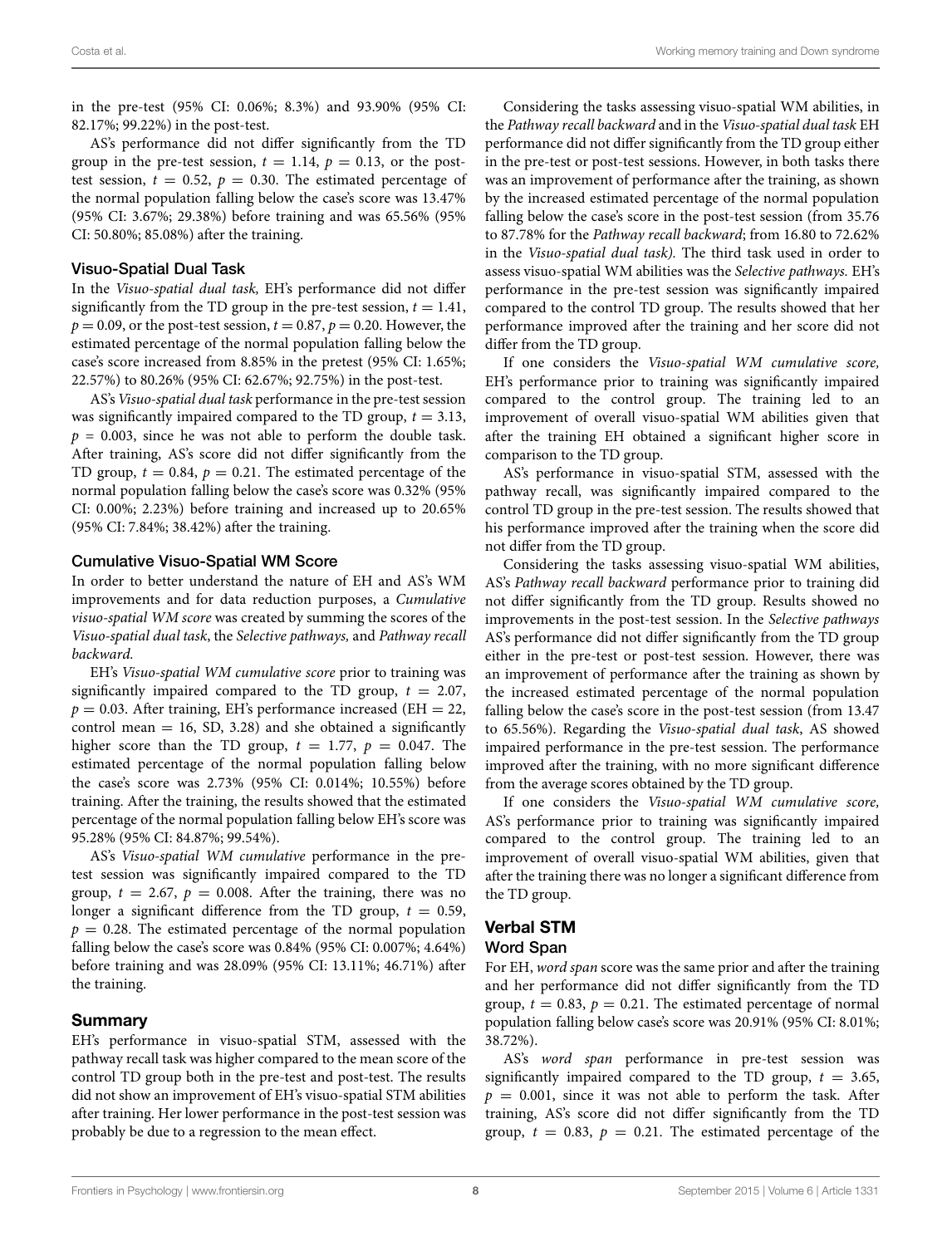normal population falling below the case's score was 0.11% (95% CI: 0%; 0.88%) before training and increased up to 20.21% (95% CI: 8.01%; 38.72%) after the training.

#### Verbal WM

#### Word Span Backward

EH's *Word span backward* score in the pre-test was equal to the average score obtained from the control TD group,  $t = 0$ ,  $p = 0.50$ . In the post-test session again EH's performance did not differ significantly from the TD group,  $t = 1.17$ ,  $p = 0.14$ . The estimated percentage of the normal population falling below the case's score was 50.00% (95% CI: 31.73%; 68.27%) before training and was 85.98% (95% CI: 69.87%; 96.05%) after the training.

AS was not able to perform the *Word span backward* either before or after the training. His performance was significantly poorer than the control group,  $t = 3.35$ ,  $p = 0.002$ , and the estimated percentage of the normal population falling below AS's score was 0.20% (95% CI: 0%; 1.51%).

#### Selective Word Recall Task

EH's *Selective word recall* performance in the pre-test session was at ceiling and significantly higher than the TD group,  $t = 2.06$ ,  $p = 0.03$  while EH's post-test performance did not differ significantly from the TD group,  $t = 0.63$ ,  $p = 0.27$ . The estimated percentage of the normal population falling below the case's score was 85.98% (95% CI: 69.87%; 96.05%) in the pre-test and was 73.08% (95% CI: 54.53%; 87.77%) in the post-test.

The difference between AS's *Selective word recall* performance and the TD group did not differ significantly from the mean score of the TD group either in the pre-test,  $t = 1.51$ ,  $p = 0.07$ , or post-test,  $t = 0.63$ ,  $p = 0.26$ . However, it can be seen that the effect size for the case's difference is quite large in the pretest: the case's difference is over 1.5 SD from the mean difference in controls. After training, AS's *Selective word recall* score was higher compared to the mean score of the control TD group. The estimated percentage of the normal population falling below the case's score was 7.46% (95% CI: 1.18%; 20.27.77%) before training and increased up to 73.08% (95% CI: 54.54%; 87.77%) after the training.

#### Verbal Dual Task

EH's *Verbal dual task* score did not differ significantly from the mean score of the TD group either in the pre-test,  $t = 0.92$ ,  $p = 0.18$ , or post-test,  $t = 0.12$ ,  $p = 0.45$ . The estimated percentage of the normal population falling below EH's score was 81.43% (95% CI: 64.07%; 93.47%) in the pre-test and was 54.55% (95% CI: 35.97 %; 72.41%) in the post-test.

AS's *Verbal dual task* performance in the pre-test session was significantly impaired compared to the TD group,  $t = 1.89$ ,  $p = 0.038$ , since he was not able to perform the double task. After training, AS's score did not differ significantly from the TD group,  $t = 1.09$ ,  $p = 0.15$ . The estimated percentage of the normal population falling below the case's score was 3.84% (95% CI: 0.29%; 13.22%) before training and was 14.63% (95% CI: 4.26%; 30.93%) after the training.

#### Cumulative Verbal WM

To better understand the nature of EH and AS's WM abilities and for data reduction purposes a *Cumulative verbal WM score* was created by summing the scores of the *Verbal dual task*, the *Selective word recall,* and *Word span backward.*

EH's *Cumulative verbal* score in both sessions was higher compared to the mean score of the control TD group. Her score was higher compared to the TD group in the pre-test, but the difference was not significant,  $t = 1.50$ ,  $p = 0.07$ . In the post-test, there was a decrease of performance but her score remained higher than the average score of the TD group. EH's post-test performance did not differ significantly from the TD group,  $t = 0.63$ ,  $p = 0.27$ . The estimated percentage of the normal population falling below the case's score was 92.44% (95% CI: 79.56%; 98.79%) before training and was 73.26% (95% CI: 54.72%; 87.90%) after the training.

AS's *Cumulative verbal WM* score in the pre-test session was significantly impaired compared to the TD group,  $t = 2.86$ ,  $p = 0.006$ . After the training, there was no longer a significant difference from the TD group,  $t = 1.40$ ,  $p = 0.09$ . The estimated percentage of the normal population falling below the case's score was 0.56% (95% CI: 0.0073%; 3.46%) before training and was 8.99% (95% CI: 1.70%; 22.80%) after the training.

#### **Summary**

EH's performance in verbal STM, assessed with the *Word span*, did not differ significantly from the TD group prior to training. Results showed no improvements in the post-test session.

Considering the tasks assessing verbal WM abilities, the results showed no impairments in any verbal WM measure compared to the TD group in the pre-test session. After the training period the performance in all verbal WM tasks (*Word span backward, Selective word recall,* and *Verbal dual task*) remained within the range of the TD group. In *Selective word recall* and in the *Verbal dual task* there was a decrease of performance, but her score remained higher than the average score of the TD group both in the pre- and post-test sessions. Only in the *Word span backward task* was there an increased performance at post-test, as shown by the increased estimated percentage of the normal population falling below the case's score in the post-test session (from 50.00% in the pre-test to 85.98% in the post-test).

If one considers the *Verbal WM cumulative score,* EH's performance did not differ significantly from the TD group either in the pre-test or in the post-test. The results show a lower performance in the post-test but it should be noted that in both sessions her score was higher than the mean score of the control TD group.

EH lower performances in the the post-test session compared to the pre-test session in some of the tasks (*Selective word recall, Verbal dual task*, *and Verbak WM cumulative score*) could be due to a regression to the mean effect. Ideeed, she showed a high performance in the pre-test, and even if her performance decreased in the post-test, in both sessions was higher compared to the mean score of the control TD group.

AS's performance in all verbal STM and WM tasks was significantly impaired compared to the control TD group in the pre-test session, except for *Selective word recall* where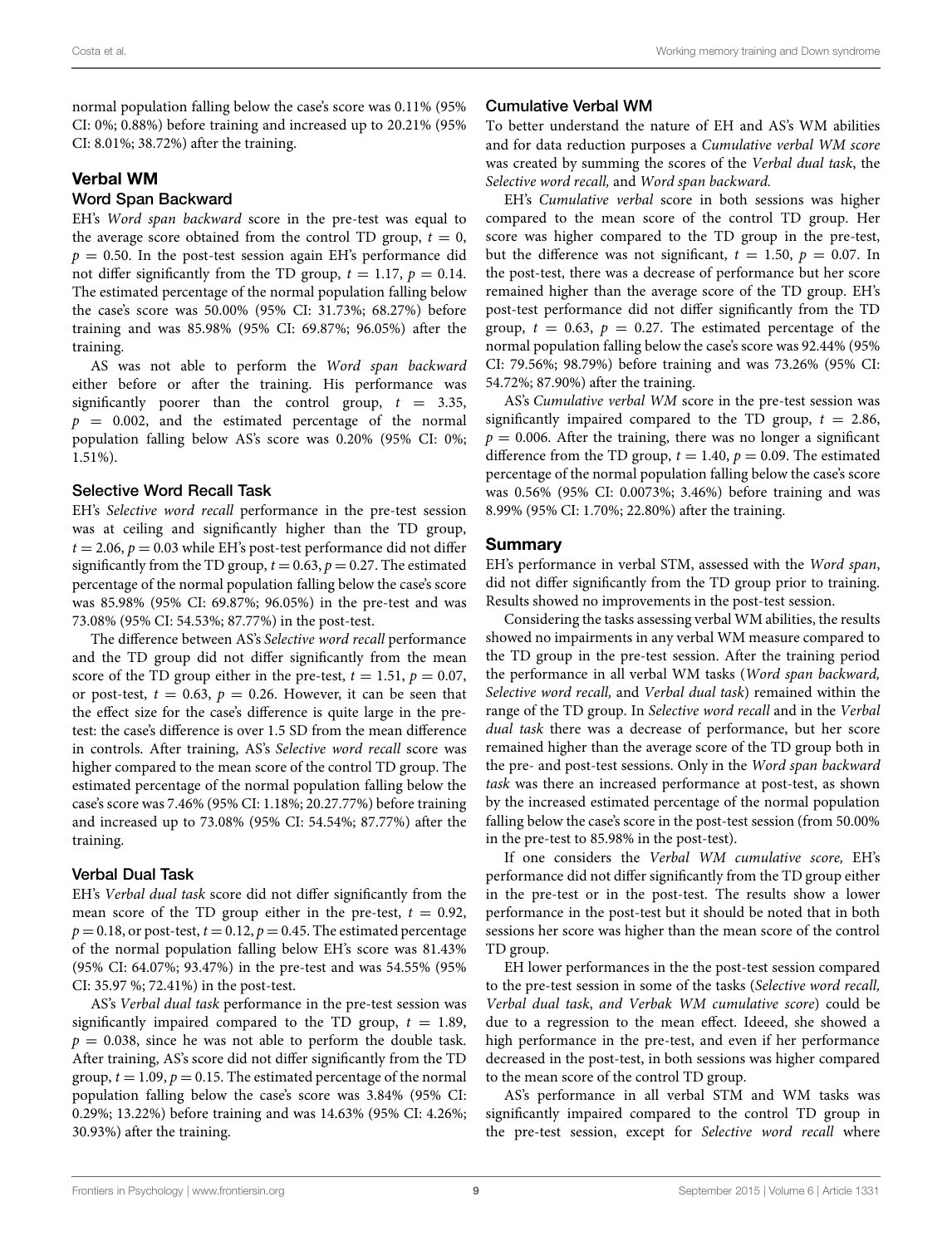the performance difference relative to the TD group was not significant. The results showed that AS's verbal STM performance improved after the training when his score did not differ from the TD group.

Considering the tasks assessing verbal WM abilities, the results showed an improvement in the post-test session in the *Selective word recall* and in the *Verbal dual task,* with no significant difference from the average scores obtained by the TD group. AS was not able to perform the *word span backward* either before or after the training.

If one considers the *Verbal WM cumulative score*, AS's performance prior to training was significantly impaired compared to the control group. The training lead to an improvement of overall Verbal WM abilities, given that after the training there was no longer a significant difference from the TD group.

# **Discussion**

The aim of our study was to evaluate the impact of a schoolbased visuo-spatial WM training on the STM and WM skills of two individuals with DS. With regard to visuo-spatial abilities, both EH's and AS's visuo-spatial WM cumulative scores (created by summing the scores of the *Visuo-spatial dual task*, the *Selective pathways,* and *Pathway recall backward)* improved after the training. Indeed, while in the pre-test their performance was significantly impaired compared to the TD group, in the post-test session their scores did not differ significantly from the performance of TD group. EH's scores were improved in all visuo-spatial WM tasks after training. In particular, her performance in the *Selective pathways* was significantly impaired in the pre-test, while after training there was no longer significant difference from the TD group. AS improved his performance in all the visuo-spatial WM tasks after training except for the *Pathway recall backward* task that, in any case, remained within the range of the TD group. In particular, his performance in the *Visuo-spatial dual task* was significantly impaired in the pre-test while after the training there was no longer a significant difference from the TD group. Moreover, AS's Pathway recall performance (visuo-spatial STM) was significantly impaired in the pre-test while after the training there was no longer a significant difference from the TD group.

It should be noted that both EH and AS significantly improved their visuo-spatial scores after training, mostly on those tasks on which they were significantly impaired in the pre-test session. These results suggest that our training successfully enhanced visuo-spatial abilities, improving also those skills in which they were deficient in the pre-test compared to the TD group.

On the basis of the results of previous studies [\(Thorell et al.](#page-11-21), [2009](#page-11-21); [Van der Molen et al., 2010](#page-11-29)) and given that our visuo-spatial WM training included complex memory tasks involving the central executive component of WM, a transfer of improvements to the verbal domain was expected. The results showed that AS's verbal STM and WM skills were significantly impaired compared to the control TD group prior to training. After the training his performance improved and there was no longer a significant

difference from the TD group, except for the *Word span backward* score. EH's performance did not differ significantly from the TD group in any verbal STM and WM task, either in the preor post-test session. There was no improvement from pre-test to post-test except for the *Word span backward*. Therefore, there was a transfer of the visuo-spatial WM training effects on verbal abilities for AS, while EH didn't showed any significant improvement in her verbal STM or WM performance. This result could be explained considering the different profiles of the participants, which reflect the wide variation in the effects of the chromosomal abnormality on the development in the DS. In the pre-test assessment, AS showed a generally weak profile, with most of the verbal and visuo-spatial scores significantly below the mean of the TD group. In contrast, EH showed a stronger profile with all the verbal scores and most of visuo-spatial scores within the range of the TD group. Moreover, EH's scores in all verbal WM measures (*Word span backward*, *Selective word recall*, *Verbal dual task*, *Verbal WM cumulative score*) both in the pretest and in the post-test were equal or higher than the average scores of the TD control group. Taken together, these results indicate that the training had a beneficial effect, especially on those skills that were deficient (below expected standards), while it is more difficult to influence those skills that are already in line with what one would expect given individual's general level of ability.

To explain the stronger memory profile of EH, it can be hypothesized that her good education path/career and her good verbal abilities encouraged the development of WM skills. In particular, participation in school activities may have led to a familiarity in processing verbal information. On the other hand, AS's dyspraxia and speech problems could explain his general low WM and STM profile [\(Alloway and Archibald, 2008](#page-10-35)).

There are some limitations of the study. First, although we administered WM tasks used with individuals with Down syndrome (7–23 years) in previous studies [\(Lanfranchi et al.](#page-11-8), [2004,](#page-11-8) [2010](#page-11-10), [2012\)](#page-11-7) we found some ceiling performance levels with EH in the pre-test and in the post-test session. The ceilings for EH are probably connected to her stronger memory profile as explained above and may be prevented in future studies by using a more complex version of the same WM tasks. Second, only two single case treatments were studied. While the results are encouraging, extension with further data is required to better assess the effectiveness of the WM training outlined. A further limitation is that changes were only assessed immediately after the training so that there is no information about the longer-term stability of any training-related gains in performance. Previous studies reported an increased affects of WM training at followup c[ompared with immediate effects in the post-test \(](#page-10-36)Klingberg et al., [2005](#page-10-36); [Holmes et al., 2009;](#page-10-23) [Van der Molen et al., 2010\)](#page-11-29). It should be important in future studies to follow up postintervention to see whether benefits of training last and to investigate the effectiveness of this kind of WM training with group studies.

The findings of the present study are promising and could have important practical implications for intervention. In fact, the training program successfully enhanced AS's and EH's WM, a central and important cognitive aspect for classroom and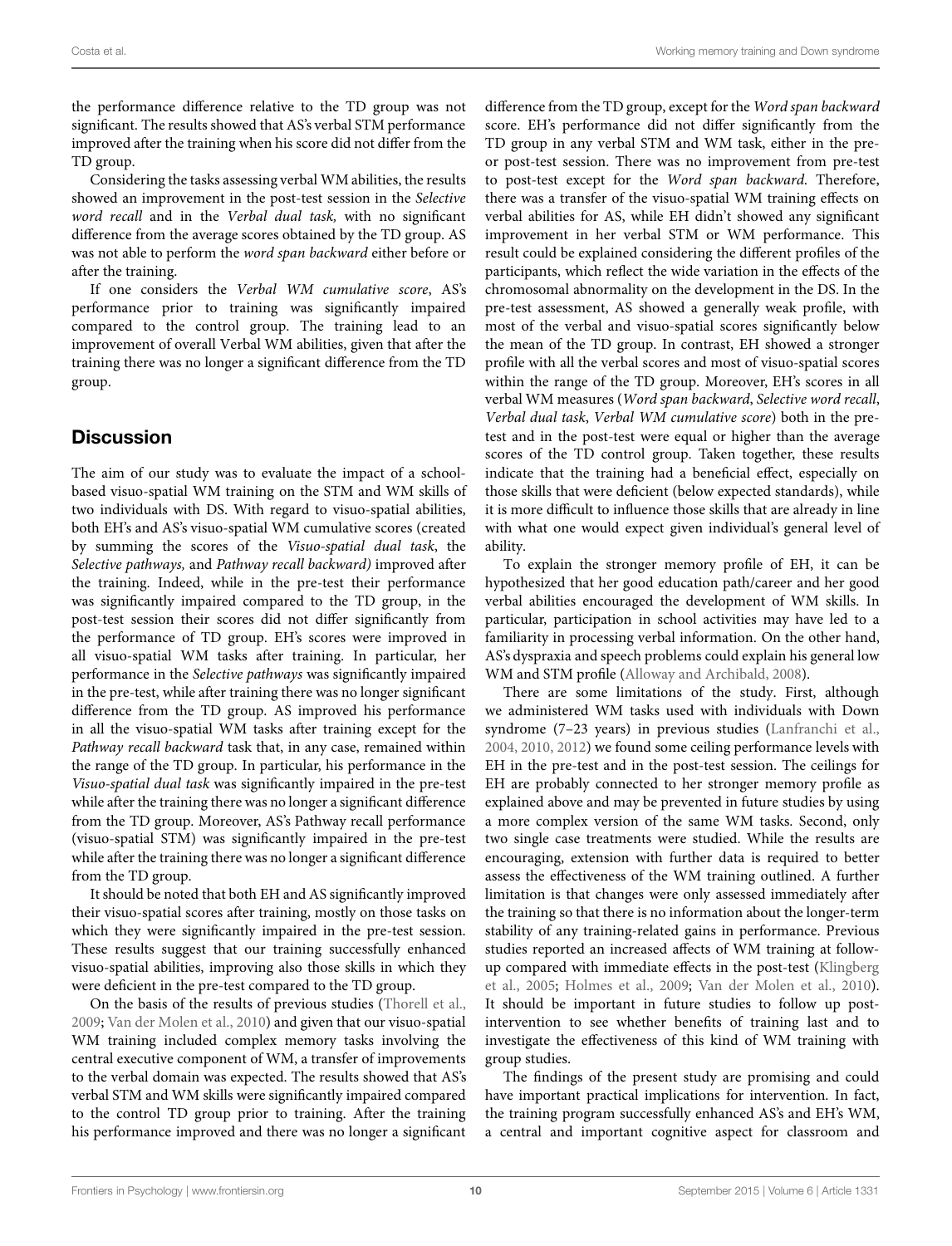daily life functioning. Our results, in line with previous studies [\(Klingberg et al., 2002;](#page-10-37) [Thorell et al.](#page-11-21)[,](#page-11-29) [2009;](#page-11-21) Van der Molen et al., [2010](#page-11-29)), provide further evidence that WM abilities can be improved and that school-based visuo-spatial memory training can be effective for children with DS, also without the support

# **References**

- <span id="page-10-38"></span>Alloway, T. P., and Alloway, R. G. (2010). Investigating the predictive roles of working memory and IQ in academic attainment. *J. Exp. Child Psychol.* 106, 20–29. doi: 10.1016/j.jecp.2009.11.003
- <span id="page-10-35"></span>Alloway, T. P., and Archibald, L. (2008). Working memory and learning in children with developmental coordination disorder and specific language impairment. *J. Learn. Disabil.* 41, 251–262. doi: 10.1177/0022219408315815
- <span id="page-10-24"></span>Alloway, T. P., Bibile, V., and Lau, G. (2013). Computerized working memory training: can it lead to gains in cognitive skills in students? *Comput. Hum. Behav.* 29, 632–638. doi: 10.1016/j.chb.2012.10.023

<span id="page-10-1"></span>Baddeley, A. D. (1986). *Working Memory*. Oxford: Oxford University Press.

- <span id="page-10-3"></span>Baddeley, A. D. (2000). The episodic buffer: a new component of working memory? *Trends Cogn. Sci.* 4, 417–423. doi: 10.1016/S1364-6613(00)01538-2
- <span id="page-10-2"></span>Baddeley, A. D., and Hitch, G. (1974). Working memory. *Psychol. Learn. Motivat.* 8, 47–89. doi: 10.1016/S0079-7421(08)60452-1
- <span id="page-10-11"></span>Baddeley, A. D., and Jarrold, C. (2007). Working memory and Down syndrome. *J. Intellect. Disabil. Res.* 51(Pt 12), 925–931. doi: 10.1111/j.1365- 2788.2007.00979.x
- <span id="page-10-30"></span>Belacchi, C., Carretti, B., and Cornoldi, C. (2010). The role of working memory and updating in Coloured Raven Matrices performance in typically developing children. *Eur. J. Cogn. Psychol.* 22, 1010–1020. doi: 10.1080/09541440903184617
- <span id="page-10-28"></span>Bennett, S. J., Holmes, J., and Buckley, S. (2013). Computerized memory training leads to sustained improvement in visuospatial short-term memory skills in children with Down syndrome. *Am. J. Intellect. Dev. Disabil.* 118, 179–192. doi: 10.1352/1944-7558-118.3.179
- <span id="page-10-18"></span>Brigstocke, S., Hulme, C., and Nye, J. (2008). Number and arithmetic skills in children with Down syndrome. *Down Syndr.* 74–78. doi: 10.3104/reviews/2070
- <span id="page-10-25"></span>Broadley, I., and MacDonald, J. (1993). Teaching short term memory skills to children with Down syndrome. *Down Syndr. Res. Pract.* 1, 56–62. doi: 10.3104/reports.11
- <span id="page-10-6"></span>Brock, J., and Jarrold, C. (2005). Serial order reconstruction in Down syndrome: evidence for a selective deficit in verbal short-term memory. *J. Child Psychol. Psychiatry* 46, 304–316. doi: 10.1111/j.1469-7610.2004.00352.x
- <span id="page-10-8"></span>Buckley, S., Broadley, I., and MacDonald, J. (1995). Working memory in children with Down syndrome. *Down Syndr. Res. Pract.* 3, 3–8. doi: 10.3104/reports.44
- <span id="page-10-19"></span>Buckley, S., and Sacks, B. (1986). *The Adolescent with Down's Syndrome: Life for the Teenager and for the Family.* Portsmouth: Portsmouth Polytechnic.
- <span id="page-10-22"></span>Byrne, A., MacDonald, J., and Buckley, S. (2002). Reading, language and memory skills: a comparative longitudinal study of children with Down syndrome and their mainstream peers. *Br. J. Educ. Psychol.* 72(Pt 4), 513–529. doi: 10.1348/00070990260377497
- <span id="page-10-20"></span>Carr, J. (1988). Six weeks to twenty-one years old: a longitudinal study of children with Down's syndrome and their families. Third Jack Tizard memorial lecture. *J. Child Psychol. Psychiatry* 29, 407–431. doi: 10.1111/j.1469- 7610.1988.tb00734.x
- <span id="page-10-26"></span>Comblain, A. (1994). Working memory in Down syndrome: training the rehearsal strategy. *Down Syndr. Res. Pract.* 2, 123–126. doi: 10.3104/reports.42
- <span id="page-10-27"></span>Conners, F. A., Rosenquist, C. J., Arnett, L., Moore, M. S., and Hume, L. E. (2008). Improving memory span in children with Down syndrome. *J. Intellect. Disabil. Res.* 52, 244–255. doi: 10.1111/j.1365-2788.2007.01015.x
- <span id="page-10-4"></span>Cornoldi, C., and Vecchi, T. (2003). *Visuo-Spatial Working Memory and Individual Differences*. Hove: Psychology Press.
- <span id="page-10-33"></span>Crawford, J. R., and Garthwaite, P. H. (2002). Investigation of the single case in neuropsychology: confidence limits on the abnormality of test scores and test score differences. *Neuropsychologia* 40, 1196–1208. doi: 10.1016/S0028- 3932(01)00224-X
- <span id="page-10-34"></span>Crawford, J. R., Garthwaite, P. H., and Gray C. D. (2003). Wanted: fully operational definitions of dissociations in single-case studies. *Cortex* 39, 357–370. doi: 10.1016/S0010-9452(08)70117-5

of a computer. Given the importance of WM abilities for the development of a broad range of learning achievement (e.g., [Alloway and Alloway, 2010](#page-10-38)), further work is required to investigate possible transfer effects of visuo-spatial WM training on learning in individuals with DS.

- <span id="page-10-32"></span>Crawford, J. R., Garthwaite, P. H., and Porter, S. (2010). Point and interval estimates of effect sizes for the case-controls design in neuropsychology: rationale, methods, implementations, and proposed reporting standards. *Cogn. Neuropsychol.* 27, 245–260. doi: 10.1080/02643294.2010.513967
- <span id="page-10-31"></span>Crawford, J. R., and Howell, D. C. (1998). Comparing an individual's test score against norms derived from small samples. *Clin. Neuropsychol.* 12, 482–486. doi: 10.1076/clin.12.4.482.7241
- <span id="page-10-21"></span>Dodd, B., and Thompson, L. (2001). Speech disorder in children with Down's syndrome. *J. Intellect. Disabil. Res.* 45, 308–316. doi: 10.1046/j.1365- 2788.2001.00327.x
- <span id="page-10-29"></span>Dunn, L. M., Dunn, D. M., Styles, B., and Sewell, J. (2009). *The British Picture Vocabulary Scale,* 3rd Edn. London: GL Assessm.
- <span id="page-10-12"></span>Ellis, N. R., Woodley-Zanthos, P., and Dulaney, C. L. (1989). Memory for spatial location in children, adults, and mentally retarded persons. *Am. J. Ment. Retard.* 93, 521–526.
- <span id="page-10-0"></span>Gathercole, S. E., and Alloway, T. P. (2006). Short-term and working memory impairments in neurodevelopmental disorders: diagnosis and remedial support. *J. Child Psychol. Psychiatry Allied Discipl.* 47, 4–15. doi: 10.1111/j.1469- 7610.2005.01446.x
- <span id="page-10-13"></span>Gathercole, S. E., and Baddeley, A. D. (1993). Phonological working memory: a critical building block for reading development and vocabulary acquisition? *Eur. J. Psychol. Educ.* 8, 259–272. doi: 10.1007/BF03174081
- <span id="page-10-16"></span>Gathercole, S. E., Hitch, G. J., Service, E., and Martin, A. J. (1997). Phonological short-term memory and new word learning in children. *Dev. Psychol.* 33, 966–979. doi: 10.1037/0012-1649.33.6.966
- <span id="page-10-15"></span>Geary, D. C., Hoard, M. K., Byrd-Craven, J., and DeSoto, M. C. (2004). Strategy choices in simple and complex addition: contributions of working memory and counting knowledge for children with mathematical disability. *J. Exp. Child Psychol.* 88, 121–151. doi: 10.1016/j.jecp.2004. 03.002
- <span id="page-10-23"></span>Holmes, J., Gathercole, S. E., and Dunning, D. L. (2009). Adaptive training leads to sustained enhancement of poor working memory in children. *Dev. Sci.* 12, F9–F15. doi: 10.1111/j.1467-7687.2009.00848.x
- <span id="page-10-5"></span>Jarrold, C., and Baddeley, A. D. (1997). Short-term memory for verbal and visuospatial information in Down's Syndrome. *Cogn. Neuropsychiatry* 2, 101– 122. doi: 10.1080/135468097396351
- <span id="page-10-9"></span>Jarrold, C., Baddeley, A. D., and Hewes, A. K. (1999). Genetically dissociated components of working memory: evidence from Downs and Williams syndrome. *Neuropsychologia* 37, 637–651. doi: 10.1016/S0028-3932(98) 00128-6
- <span id="page-10-10"></span>Jarrold, C., Baddeley, A. D., and Phillips, C. E. (2002). Verbal short-term memory in Down syndrome: a problem of memory, audition, or speech? *J. Speech Lang. Hear. Res.* 45, 531–544. doi: 10.1044/1092-4388(2002/042)
- <span id="page-10-17"></span>Jarrold, C., Thorn, A. S. C., and Stephens, E. (2009). The relationships among verbal short-term memory, phonological awareness, and new word learning: evidence from typical development and Down syndrome. *J. Exp. Child Psychol.* 102, 196–218. doi: 10.1016/j.jecp.2008.07.001
- <span id="page-10-14"></span>Jarvis, H. L., and Gathercole, S. E. (2003). Verbal and non-verbal working memory and achievements on National Curriculum tests at 11 and 14 years of age. *Educ. Child Psychol.* 20, 123–140.
- <span id="page-10-7"></span>Kay-Raining Bird, E., and Chapman, R. S. (1994). Sequential recall in individuals with down syndrome. *J. Speech Lang. Hear. Res.* 37, 1369. doi: 10.1044/jshr.3706.1369
- <span id="page-10-36"></span>Klingberg, T., Fernell, E., and Olesen, P. J. (2005). Computerized training of working memory in children with ADHD-a randomized, controlled trial. *J. Am. Acad. Child Adolesc. Psychiatry* 44, 177–186. doi: 10.1097/00004583-200502000- 00010
- <span id="page-10-37"></span>Klingberg, T., Forssberg, H., and Westerberg, H. (2002). Training of working memory in children with ADHD. *J. Clin. Exp. Neuropsychol.* 24, 781–791. doi: 10.1076/jcen.24.6.781.8395